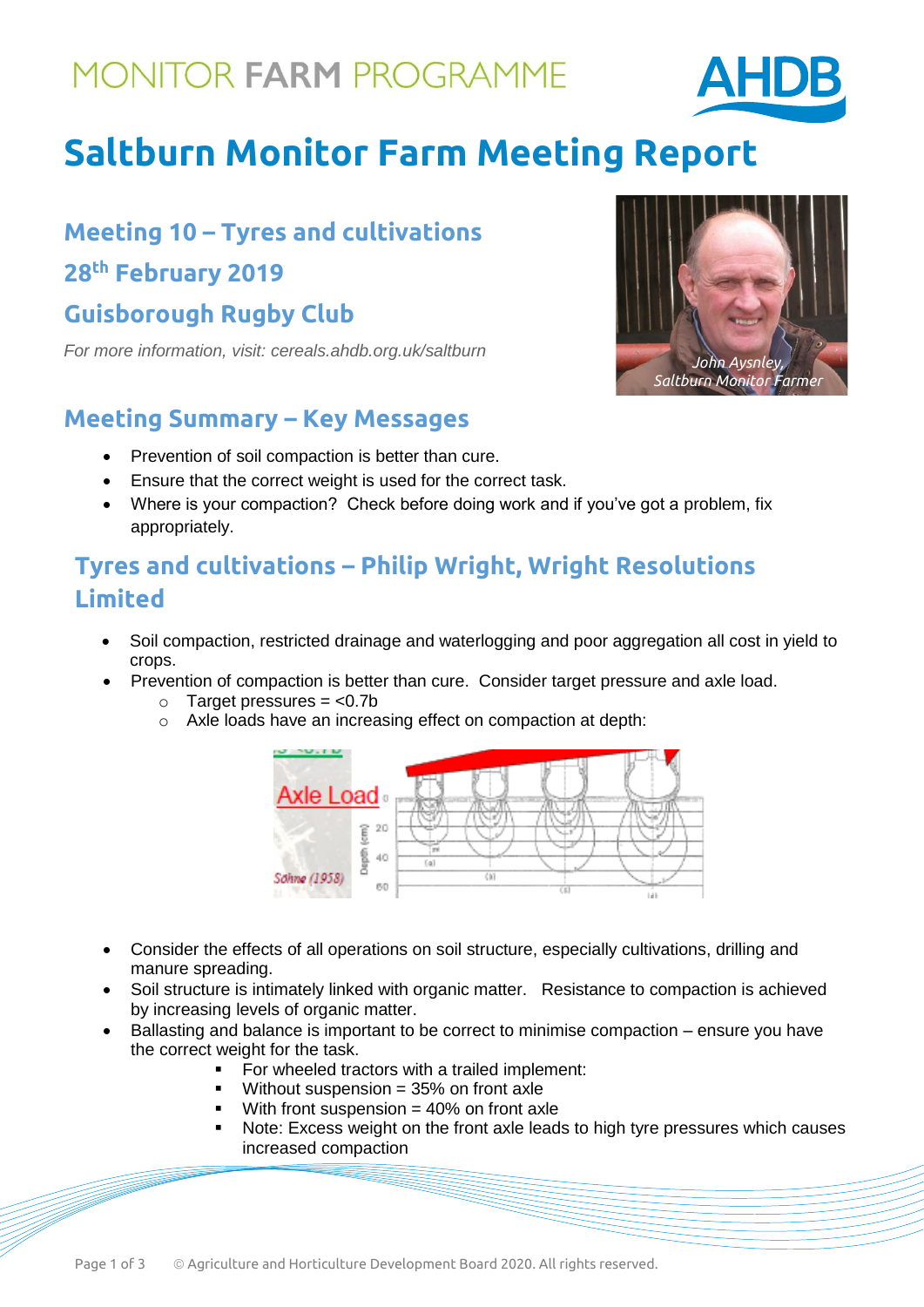## **MONITOR FARM PROGRAMME**



- Tyre pressures
	- The load capacity, weight on the tyres and speed all determine the correct tyre pressure
	- Check specific manufacturers guidelines for your tyres and adjust accordingly
	- Most tyre manufacturers will be happy to visit the farm with a weigh cell to check your tyres, ballast and pressure settings
- Cultivations:
	- o Rake angle is very important to consider for the job that you are doing:
		- $\blacksquare$  High rake = compact and consolidate
		- Low rake  $=$  lift or loosen
	- o Failure type depends on moisture to be effective
	- $\circ$  Ensure that you are working to the critical depth use a spade to check the depth of compaction before cultivating
	- o Consider disc openers vs tine openers both have advantages in different situations
	- o For soil remediation, ensure that this is being done effectively:



 $\circ$  Be careful that hair pinning doesn't occur when using discs for direct drilling Consider where roots can be used instead of metal to have an effect on soil structure. eg. the use of cover crops.

### **Find out more….AHDB Information and Research Links**

[AHDB GREATSOILS](https://ahdb.org.uk/greatsoils) – for all soils related information, publications and research

[Field Drainage Guide](https://ahdb.org.uk/knowledge-library/field-drainage-guide)

Soil Management Guide – coming soon!